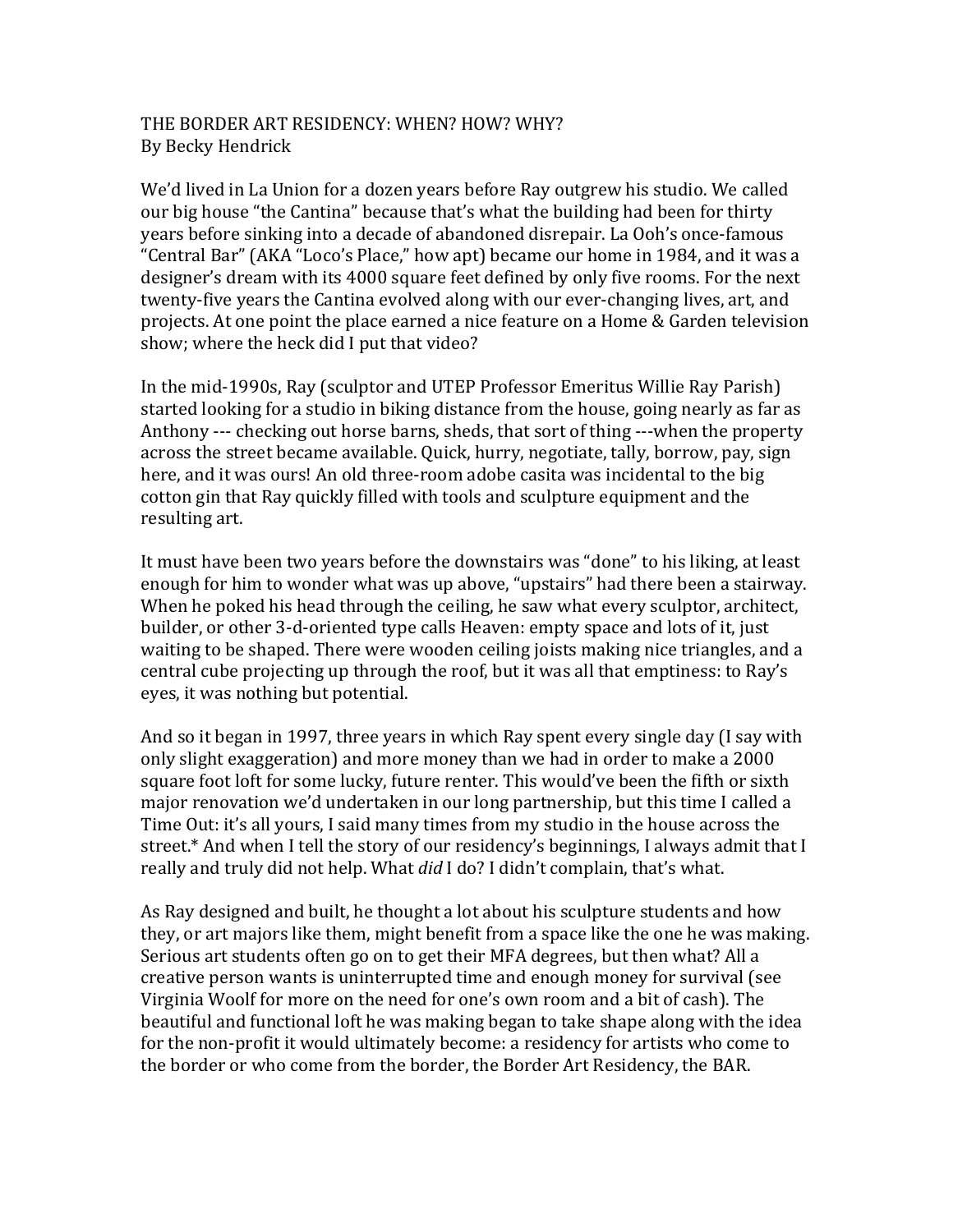We were lucky to know a lot of folks who were active in El Paso's civic life and, more specifically, the arts. Early on, Ray met with a special patron who did research, made contacts, and enabled the residency program to be "born" and to thrive under the umbrella of the El Paso Community Foundation. The BAR's initial Board of Directors undertook a year of phenomenal fundraising, and, with annual contributions from patrons and friends, the residency continues to use its endowment for modest expenses and to remain self-sufficient (with occasional and appreciated grants and gifts).

There are no paid employees. Ray maintains and improves the property, fully furnished by our original benefactors; the endowment provides a modest monthly rental payment that covers utilities and repairs. Together Ray and I do the secretarial chores, and I play den-mother when and if someone needs a bit of company. Our Board and the El Paso Community Foundation plan and execute fundraisers and special events, and they probably don't know how much they are treasured. (You are treasured.)

Our first artist moved in on January 1, 2000, and he stayed for six months. The next artist had a 9-month residency, followed by one that was scheduled for an entire year. We finally settled on a 10-month period of residence that coincides with the school year. Each artist receives a monthly stipend that over the years has doubled in size. The resident is selected by a panel of well-known artists and arts professionals from all over the country from (now) online applications and digital images of his/her work.\*\* By happenstance rather than design, the BAR's occupants have been almost equally divided between male and female, local and national/international (three came from Japan), Hispanic and non-Hispanic.

We "Boomers" were a generation schooled in serious Modernism and, now that a new word is necessary, Postmodernism. Ray's (and my, and the selection committee's, and the Board's) intention has always been to make the BAR available to serious artists who continue to "push the envelope," to question what art has been and what it can be now, for now. From the beginning the selection standard was set very high, and that is one legacy of the BAR that we hope will continue long into the future, for Art's sake, of course, but for El Paso's sake, as well.

Each resident's needs and productivity have turned out to be unique. Perhaps one or two of the seventeen artists to date have used traditional media and techniques, but art in the  $21^{st}$  Century may not be quite what you'd expect. One year all the studio's surfaces were covered with dead insects, butterflies, and crawfish from the artist's walks on the area's dry irrigation ditches; another resident had nothing but electronic "supplies" and spent his tenure taking 7.000 photographs that he continues to use in his work a decade later.

And there is not a single requirement placed on the artist, not one. The gift of time is for each individual's needs; for all we care, s/he can read for ten months. Or sleep. Or travel, using La Union as home base. But without fail, every artist (their ages have